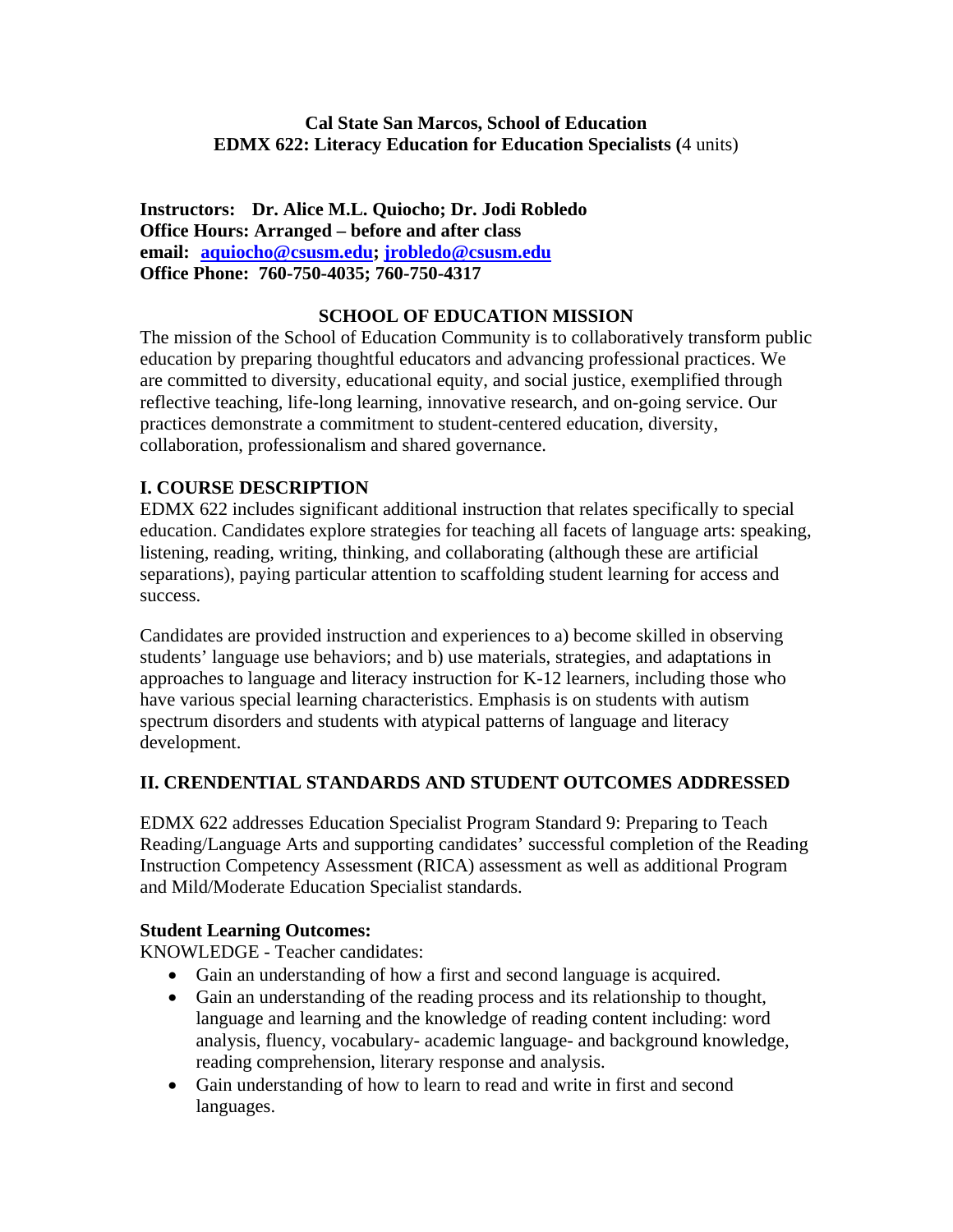- Become familiar with how to deliver a comprehensive program of systematic, explicit instruction in reading, writing, listening, and speaking aligned to the state adopted English Language Arts Content Standards and the Reading/Language Arts Framework (2007).
- Become familiar with multiple monitoring measures within the three basic types of assessments (entry-level, progress monitoring, and summative) to determine students' progress towards state adopted content standards.
- Become familiar with differentiated reading instruction and interventions to meet the needs of the full range of learners (including struggling readers, students with special needs, English learners, speakers of non-standard English, and advanced learners) who have varied reading styles and levels, cognitive styles and levels, and language backgrounds.

SKILLS - Teacher candidates:

- Become sensitive observers of children's language using behaviors.
- Demonstrate knowledge and ability to utilize multiple monitoring measures within the three basic types of assessments to determine students' progress towards state adopted content standards – 1) entry level assessment for instructional planning, 2) monitoring student progress, and 3) post test or summative assessment.
- Analyze and interpret results [of children's reading and writing behaviors] to plan effective and differentiated instruction and interventions.
- Demonstrate knowledge of components of effective instructional delivery in reading, writing, listening and speaking.
- Develop the ability to select appropriate materials and instructional strategies to meet the individual needs of students and use State Board of Education (SBE) adopted core instructional materials for both instruction and intervention.
- Develop the ability to differentiate literacy instruction in order to provide Universal Access.
- Learn how to organize the classroom for teaching language arts skills to the full range of learners (including struggling readers, students with special needs, English learners, speakers of non-standard English, and advanced learners) who have varied reading levels and language backgrounds

ATTITUDES AND VALUES - Teacher candidates:

- Develop an appreciation for natural language abilities children possess for processing and producing print.
- Develop an appreciation for the need and value of integrating reading writing into all curricular areas
- Affirm the importance of a rich environment for an effective language arts program.
- Develop a sensitivity to and appreciation for culturally and linguistically diverse learners.
- Develop a sensitivity to and appreciation for the importance of reading and writing for students' own personal and professional growth.
- Develop a respect for each student, his/her abilities and background and the student's right to instruction that meets his/her individual needs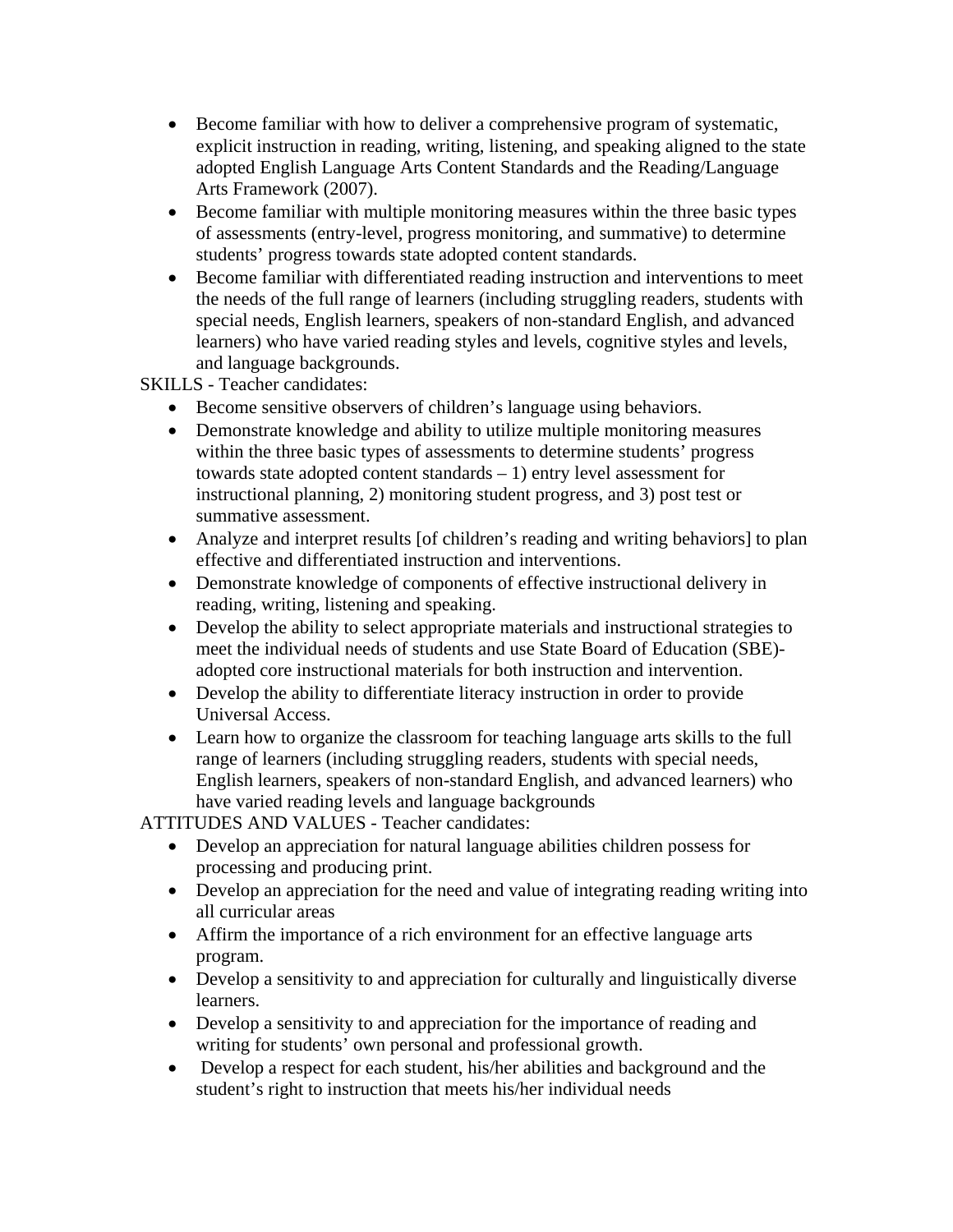# **III. COURSE FEATURES AND ADMINISTRATIVE REQUIREMENTS**

#### **Reading Instruction Competence Assessment (RICA)**

The California Commission on Teacher Credentialing (CCTC) requires passing the Reading Instruction Competence Assessment (RICA) for the initial issuance of an Education Specialist Credential, unless the candidate holds a previously issued Multiple or Single Subject Credential. RICA consists of passing one of two components, either a comprehensive examination or a performance assessment. It is recommended that the RICA be taken after completion of EDMX, EDMS, EDMI, or EDSS 521.

# **Authorization to Teach English Learners**

This credential program has been specifically designed to prepare teachers for the diversity of languages often encountered in California public school classrooms. The authorization to teach English learners is met through the infusion of content and experiences within the credential program, as well as additional coursework. Students successfully completing this program receive a credential with authorization to teach English learners.

# **Special Education Inclusion**

Consistent with the intent to offer a seamless teaching credential in the School of Education, this course will demonstrate the collaborative infusion of special education competencies that reflect inclusive educational practices.

#### **Technology**

This course infuses technology competencies to prepare our candidates to use technologies, emphasizing their use in both teaching practice and student learning. Candidates are expected to use technology as part of their professional practice as well as to research the topics discussed in this course. Students are encouraged to keep a digital copy of all assignments for use in a teaching portfolio. Details will be given in class.

#### **Graduate Writing Requirements**

The California State University maintains a Graduation Writing Assessment Requirement (GWAR) for master's candidates. This requirement must be achieved prior to Advancement to Candidacy. A master's candidate will satisfy the graduate writing requirement by receiving a passing score on a written product as assessed with the GWAR rubric. Toward the goal of providing opportunity for graduate students in the College of Education to satisfy the writing requirement, all papers in all graduate classes must adhere to the writing and format style guidelines detailed in the sixth edition of the Publication Manual of the American Psychological Association. This manual is a required textbook for all CSUSM School of Education graduate-level courses.

#### **All University Writing Requirement**

Every course at the University must have a writing requirement of at least 2500 words. This course meets that requirement through the assignments noted in the *Assignments and Grading Standards* table.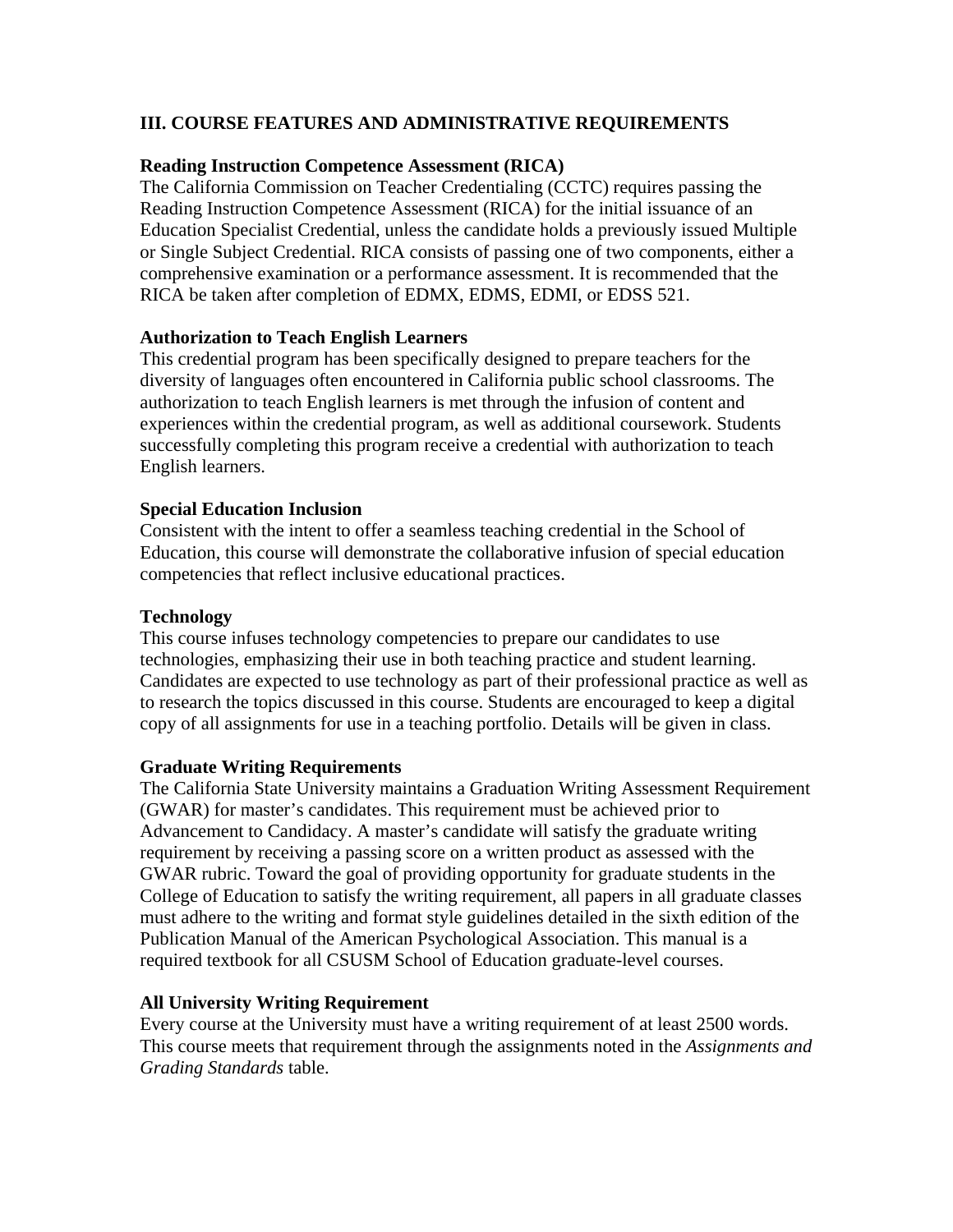## **Teacher Performance Expectation (TPE) Competencies**

The course objectives, assignments, and assessments have been aligned with the CTC standards for Preliminary Education Specialist Mild/Moderate Teaching credential. This course is designed to help teachers seeking a California teaching credential to develop the skills, knowledge, and attitudes necessary to assist schools and district in implementing effective programs for all students. The successful candidate will be able to merge theory and practice in order to realize a comprehensive and extensive educational program for all students.

# **California Teacher Performance Assessments (CalTPAs)**

Beginning July 1, 2008 all California Multiple Subject and Single Subject credential candidates must successfully complete a state-approved system of teacher performance assessment (TPA), to be embedded in the credential program of preparation. Program courses use common pedagogical language, lesson plans (lesson designs), and unit plans (unit designs) to support and ensure success on the TPA and in candidates' credential program. The CalTPA Candidate Handbook, TPA seminar schedule, and other TPA support materials can be found on the SOE website at

#### http://www.csusm.edu/education/CalTPA/CalTPA.html

**Note: Add-On candidates who already hold a valid basic teaching credential are not responsible for TPAs.** 

# **School of Education Attendance Policy**

 *COE Governance Community, December, 1997).*  Due to the dynamic and interactive nature of courses in the School of Education, all students are expected to attend all classes and participate actively. At a minimum, students must attend more than 80% of class time, or s/he may not receive a passing grade for the course at the discretion of the instructor. Individual instructors may adopt more stringent attendance requirements. Should the student have extenuating circumstances, s/he should contact the instructor as soon as possible. *(Adopted by the* 

**Candidates with Disabilities Requiring Reasonable Accommodations:** Candidates with disabilities who require reasonable accommodations must be approved for services by providing appropriate and recent documentation to the Office of Disabled Student Services (DSS). This office is located in Craven Hall 4300, and can be contacted by phone at (760) 750-4905, or TTY (760) 750-4909. Candidates authorized by DSS to receive reasonable accommodations should meet privately with their instructors during office hours in order to ensure confidentiality.

#### **Academic Honesty and Integrity**

Candidates will be expected to adhere to standards of academic honesty and integrity, as outlined in the Student Academic Honesty Policy. All written work and oral presentation assignments must be original work. All ideas/materials that are borrowed from other sources must have appropriate references to the original sources. Any quoted material should give credit to the source and be punctuated with quotation marks.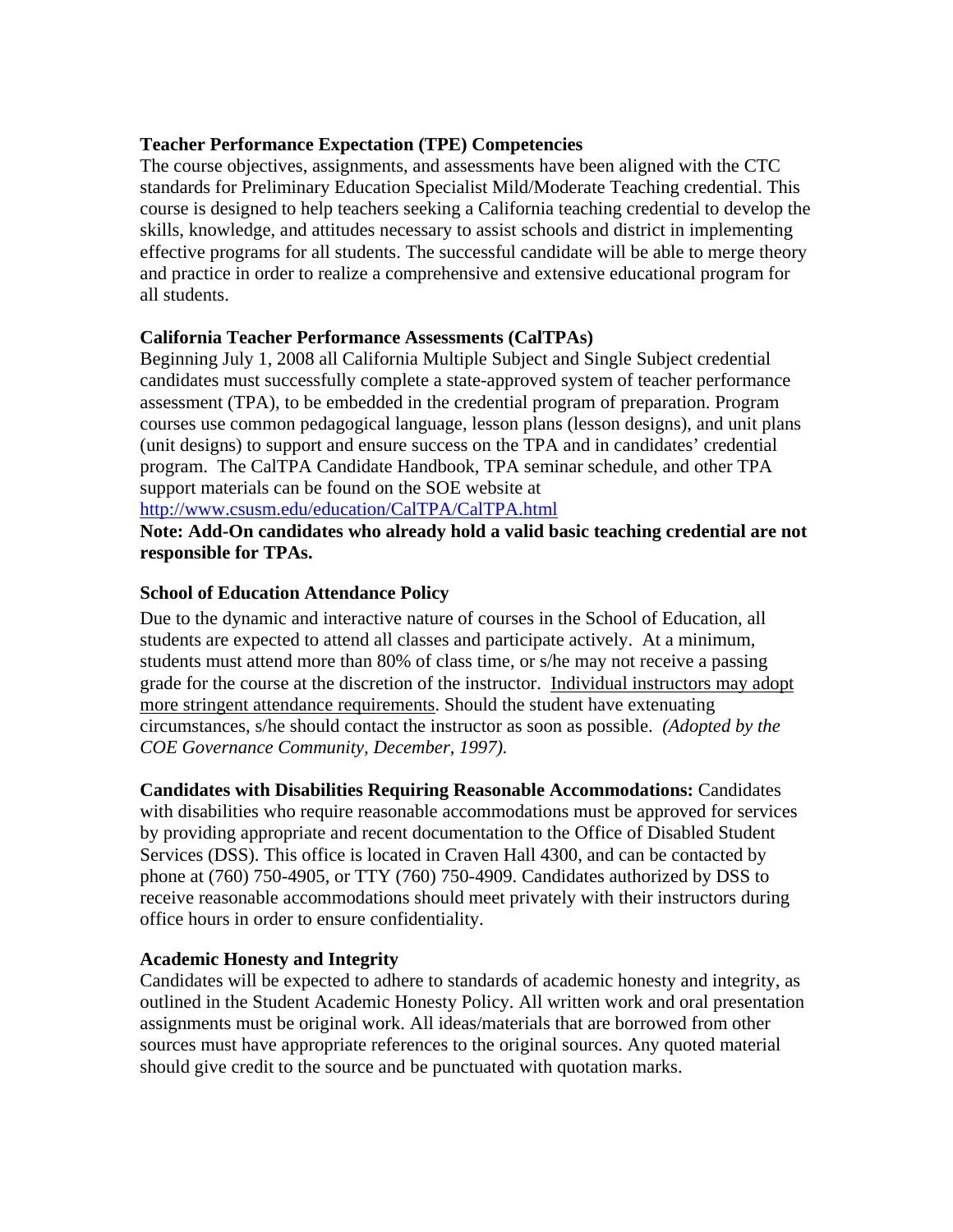Candidates are responsible for honest completion of their work. Infractions will not be tolerated. If candidates believe there has been an infraction by someone in class, they should bring it to the instructor's attention. The instructor reserves the right to discipline any student for academic dishonesty in accordance with general rules and regulations of the CSUSM. Disciplinary action may include lowering of grades; or assignment of a failing grade for an assignment and/or the course. As an educator, it is expected that each candidate will do his/her own work, and contribute equally to group projects and processes. Plagiarism or cheating is unacceptable under any circumstances. If candidates are in doubt about whether their work is paraphrased or plagiarized, they should see the Plagiarism Prevention for Students website

http://library.csusm.edu/plagiarism/index.html. If there are questions about academic honesty, candidates should consult the University catalog. Incidents of Academic Dishonesty will be reported to the Program Coordinator, Dean and Associate Dean of the College of Education, and the Dean of Students. Sanctions at the University level may include suspension or expulsion from the University.

#### **Use of Technology**

Candidates are expected to demonstrate competency in using various forms of technology (i.e., word processing, electronic mail, Internet, and/or multimedia presentations). Specific requirements for course assignments with regard to technology are at the instructor's discretion. Candidates should keep a digital copy of all assignments for their teaching portfolio. Some assignments will be submitted online; some will be submitted in hard copy. Details will be given in class.

#### **Electronic Communication Protocol**

Electronic correspondence is an important and ever-increasing part of candidates' professional interaction. If candidates need to contact the instructor, e-mail is often the easiest way to do so. It is the instructor's intention to respond to all received e-mails in a timely manner. Please be reminded that e-mail and online discussions are a very specific form of communication, with their own nuances and etiquette. For instance, electronic messages sent in all upper case (or lower case) letters, major typos, or slang often communicate more than the sender originally intended. With that said, please be mindful of all e-mail and online discussion messages sent to colleagues, to faculty members in the School of Education, or to persons within the greater educational community. All electronic messages should be crafted with professionalism and care.

Things to consider:

- Would I say in person what this electronic message specifically says?
- How could this message be misconstrued?
- Does this message represent my highest self?
- Am I sending this electronic message to avoid a face-to-face conversation?

In addition, if candidates ever have a concern with an electronic message they receive, they should speak with the author in person in order to correct any confusion.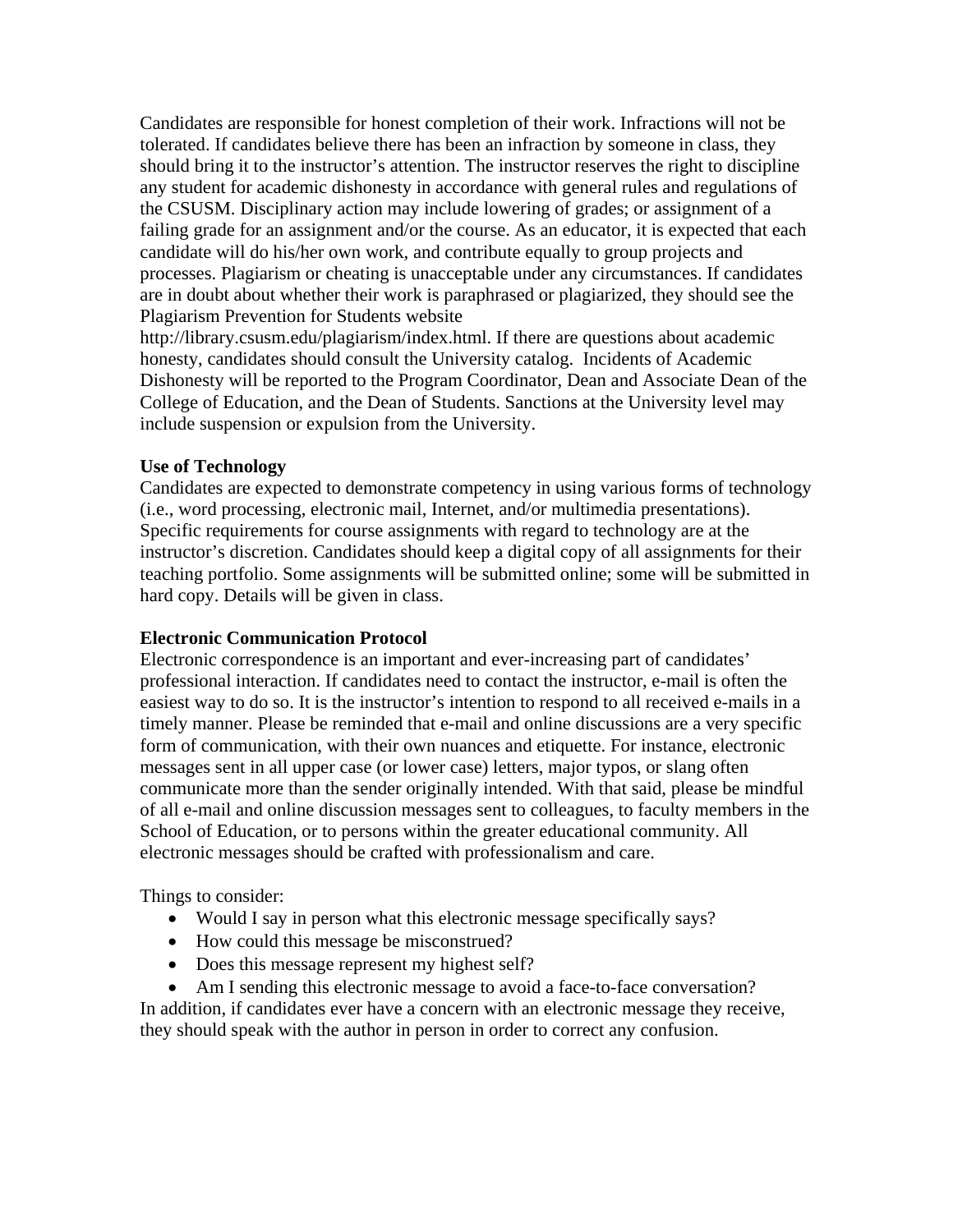# **California Commission on Teacher Credentialing (CCTC) Standards Alignment**

The course objectives, assignments, and assessments have been aligned with the CCTC standards for the Multiple and Single Subject credentials and the Autism Spectrum Disorder Added Authorization.

# **IV. REQUIRED TEXTS AND MATERIALS**

# **Required Texts:**

- 1. American Psychological Association (APA) (2010). *Publication Manual of the American Psychological Association (*6th ed.). Washington, DC: APA.
- 2. *California Reading/Language Arts Framework* (2007). Purchase a hard copy. If you bring your laptop to class, you may use http://www.cde.ca.gov/CI/cr/cf/documents/rlafw.pdf
- 3. Kluth, P., & Chandler-Olcott, K. (2008). *A land we can share: Teaching literacy to students with autism.* Baltimore: Paul H. Brookes.
- 4. Quiocho & Ulanoff. (2009) *Differentiating literacy instruction for English language learners.* Pearson

# **Recommended Texts:**

- 1. Krausz, M., & Hood, T (2008). *The DECODERs' First Adventure: A Flight of Greed and Glory.* Loretto, PA: Star Publish LLC.
- 2. Tovani, C. (2004). *Do I really have to teach reading? Content comprehension, grades 6-12*. Portland, ME: Stenhouse.
- 3. Villa, R.A., & Thousand, J.S. (2011). *RtI: Co-teaching & differentiated instruction.* Port Chester, NY: National Professional Resources, Inc.
- 4. Zarillo, J. J. (2010). *Ready for RICA: A test preparation guide for California's Reading Instruction Competence Assessment* (2<sup>nd</sup> ed.). Upper Saddle River, NJ: Prentice-Hall.
- 5. Kliewer, C. (2008). *Seeing All Kids as Readers: A new version for literacy in the inclusive early childhood classroom.* Baltimore: Paul H. Brookes.

# **Recommended Web-Resources:**

- ed.) http://flash1r.apa.org/apastyle/basics/index.htm 1. The abridged version of The American Psychological Association (APA) Manual  $(6<sup>th</sup>$
- 2. Council for Exceptional Children www.cec.sped.org
- 3. Individuals with Disabilities Education Improvement Act of 2004 http://www.edlawrc.com/special\_education.htm
- 4. National Council of Teachers of English Adolescent Literacy: http://www.ncte.org/adlit
- 5. An RtI Clearinghouse with Interventions http://www.rti4success.org/
- 6. RtI in Middle Schools http://pubs.cde.ca.gov/tcsii/ch2/rtispecialeduca.aspx
- 7. RtI Resources from the CA Dept. of Education http://www.cde.ca.gov/ci/cr/ri/rtiresources.asp
- 8. Speech and Language Disabilities http://old.nichcy.org/pubs/factshe/fs11txt.htm
- 9. Strategies that Work for Students Grade 9-12 with Dyslexia http://www.ldonline.org/article/6371
- 10. When Older Students Can't Read (LD Online) http://www.ldonline.org/article/8025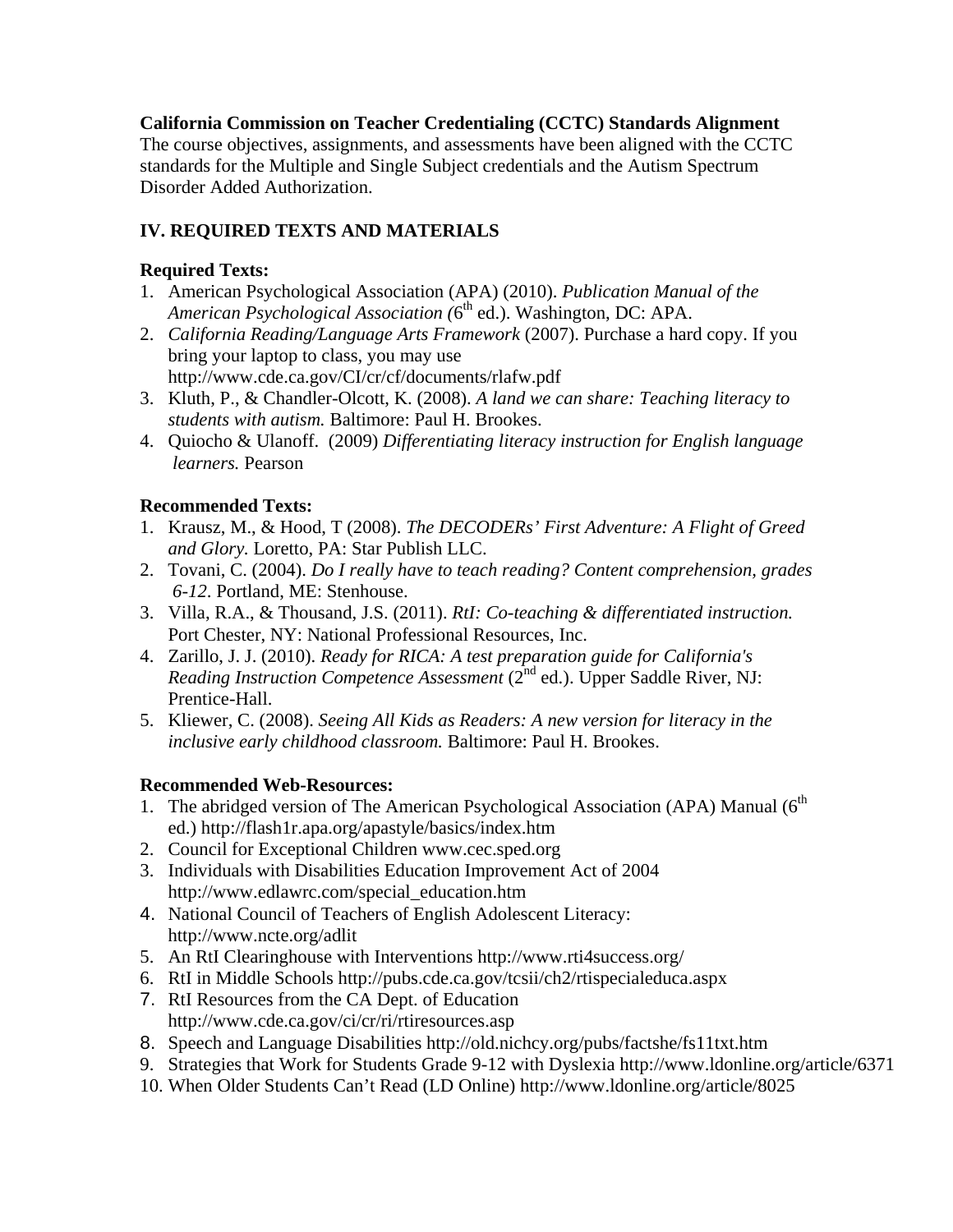# **V. COURSE SCHEDULE**

# **The instructor reserves the right to modify the schedule**.

| <b>Date</b>                                                                              | <b>Topic</b>                                                                                                                                                                            | <b>Reading and Assignments Dates</b>                                |
|------------------------------------------------------------------------------------------|-----------------------------------------------------------------------------------------------------------------------------------------------------------------------------------------|---------------------------------------------------------------------|
| <b>Session 1</b><br>1/25                                                                 | <b>Introduction to Course</b><br><b>Special Guest Speaker:</b><br>Dr. Suzanne Moineau                                                                                                   | <b>Review Syllabus</b>                                              |
| <b>Session 2</b><br>2/1                                                                  | <b>RICA</b><br>Overview of Autism Spectrum Disorder<br><b>Common Characteristics</b>                                                                                                    | Kluth & Chandler-Olcott, Ch. 1                                      |
| <b>Session 3</b><br>2/8                                                                  | <b>RICA</b><br>Local Understanding: Peyton Goddard Case<br>Study<br>7 Principles for Promoting Inclusive Literacy<br>Practice                                                           | Kluth & Chandler-Olcott, Ch. 2, 3, 7                                |
| <b>Session 4</b><br>2/15                                                                 | <b>RICA</b><br><b>Observation Day for Autism Spectrum Disorder</b><br>Case Study/Principled Lesson Design                                                                               | Kluth & Chandler-Olcott, Ch. 4                                      |
| <b>Session 5</b><br>2/22                                                                 | <b>RICA</b><br>Review/Analyze Observations of Student with<br><b>ASD</b><br>Literacy Best Practices in Autism Spectrum<br>Disorder<br>Case Study/Principled Lesson Design Group<br>Work | Kluth & Chandler-Olcott, Ch. 5, 6                                   |
| <b>Session 6</b><br>2/29                                                                 | <b>RICA</b><br>Developmental writing                                                                                                                                                    | <b>TBA</b>                                                          |
| <b>Session 7</b><br>2/29 Evening<br>CSUSM-<br><b>University Hall</b><br>373<br>5:30-8:15 | <b>TBA</b>                                                                                                                                                                              | <b>TBA</b>                                                          |
| <b>Session 8</b><br>3/7                                                                  | <b>RICA</b><br><b>Making Connections</b>                                                                                                                                                | <b>TBA</b>                                                          |
| <b>Session 9</b><br>3/14                                                                 | <b>TBA</b>                                                                                                                                                                              | DUE: Local Understanding Case<br>Study and Principled Lesson Design |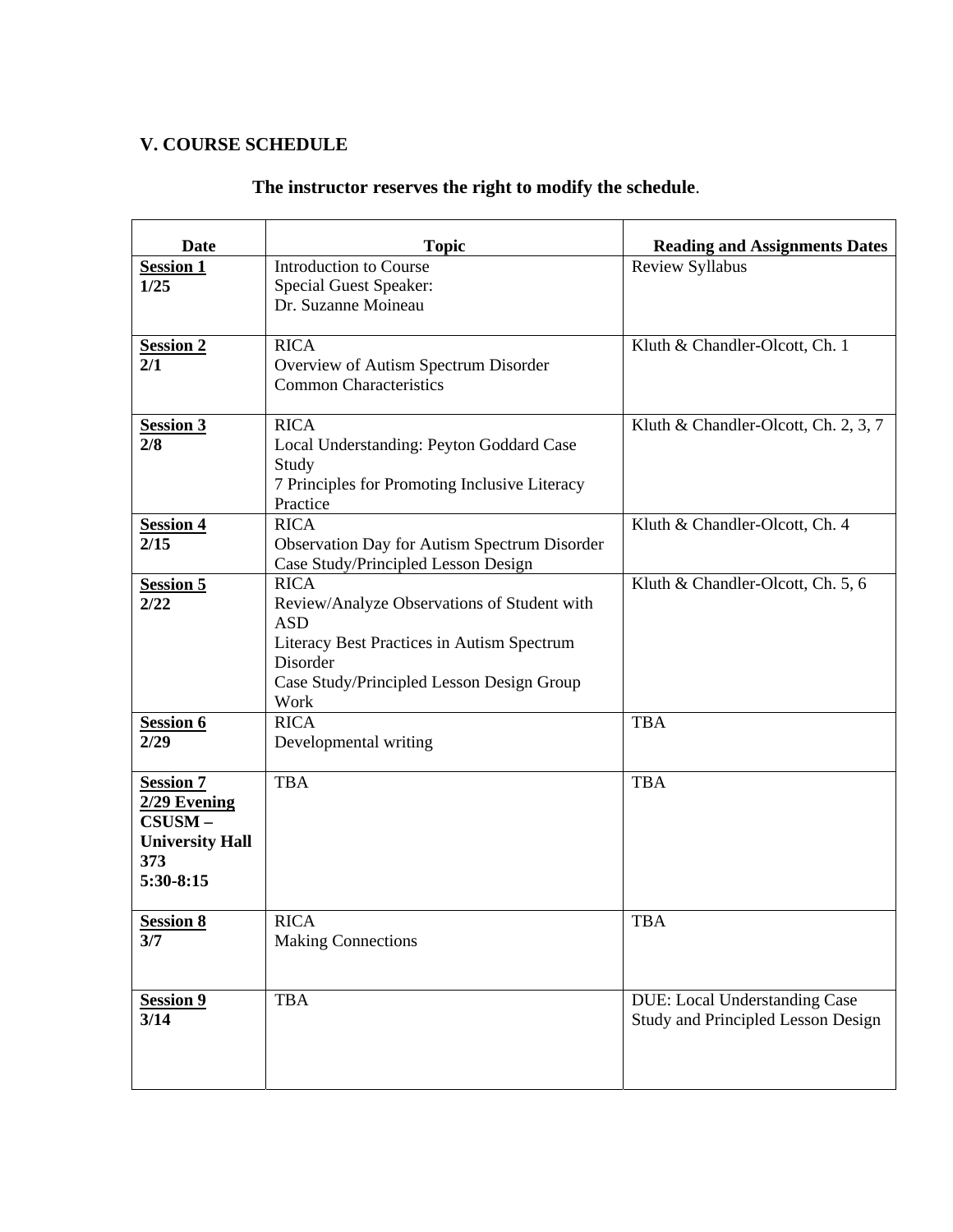| <b>Session 10</b><br>3/21 Evening<br>$CSUSM -$<br><b>University Hall</b><br>373<br>$5:30-8:15$ | <b>TBA</b>  | <b>TBA</b>                               |
|------------------------------------------------------------------------------------------------|-------------|------------------------------------------|
| <b>Session 11</b><br>4/18 Evening<br>$CSUSM -$<br><b>University Hall</b><br>373<br>5:30-8:15   | Evaluations | DUE: Case Study Middle School<br>Student |

# **VI. COURSE ASSIGNMENTS AND REQUIREMENTS**

# **Grading Standards**

 $A = 93-100\%$   $A = 90-92$   $B = 87-89\%$   $B = 83-86\%$   $B = 80-82\%$   $C = 77-79\%$ No course grade may be less than a C+. A B- average must be maintained to earn a credential.

| Course Attendance, Professionalism, & Participation (3 per full-day<br>session; 1 per evening session)                                                                                                     | 27 points  |
|------------------------------------------------------------------------------------------------------------------------------------------------------------------------------------------------------------|------------|
| "Local Understanding" Case Study: Student with Autism Spectrum<br><b>Disorder</b><br>Education Specialist Program Design Standards 5, 9, 11, 15<br>Education Specialist Mild/Moderate Standards 1, 2, 3, 5 | 20 points  |
| A Principled Lesson Design for a Student with Autism Spectrum Disorder<br>Education Specialist Program Design Standards 5, 9, 11, 13<br>Education Specialist Mild/Moderate Standards 1, 2, 3, 5            | 20 points  |
| Meta-Evaluation of Team Participation in Case Study and Principled Lesson<br>Design                                                                                                                        | 3 points   |
| <b>Case Study Middle School Student</b>                                                                                                                                                                    | 30 points  |
| <b>Total Points:</b>                                                                                                                                                                                       | 100 points |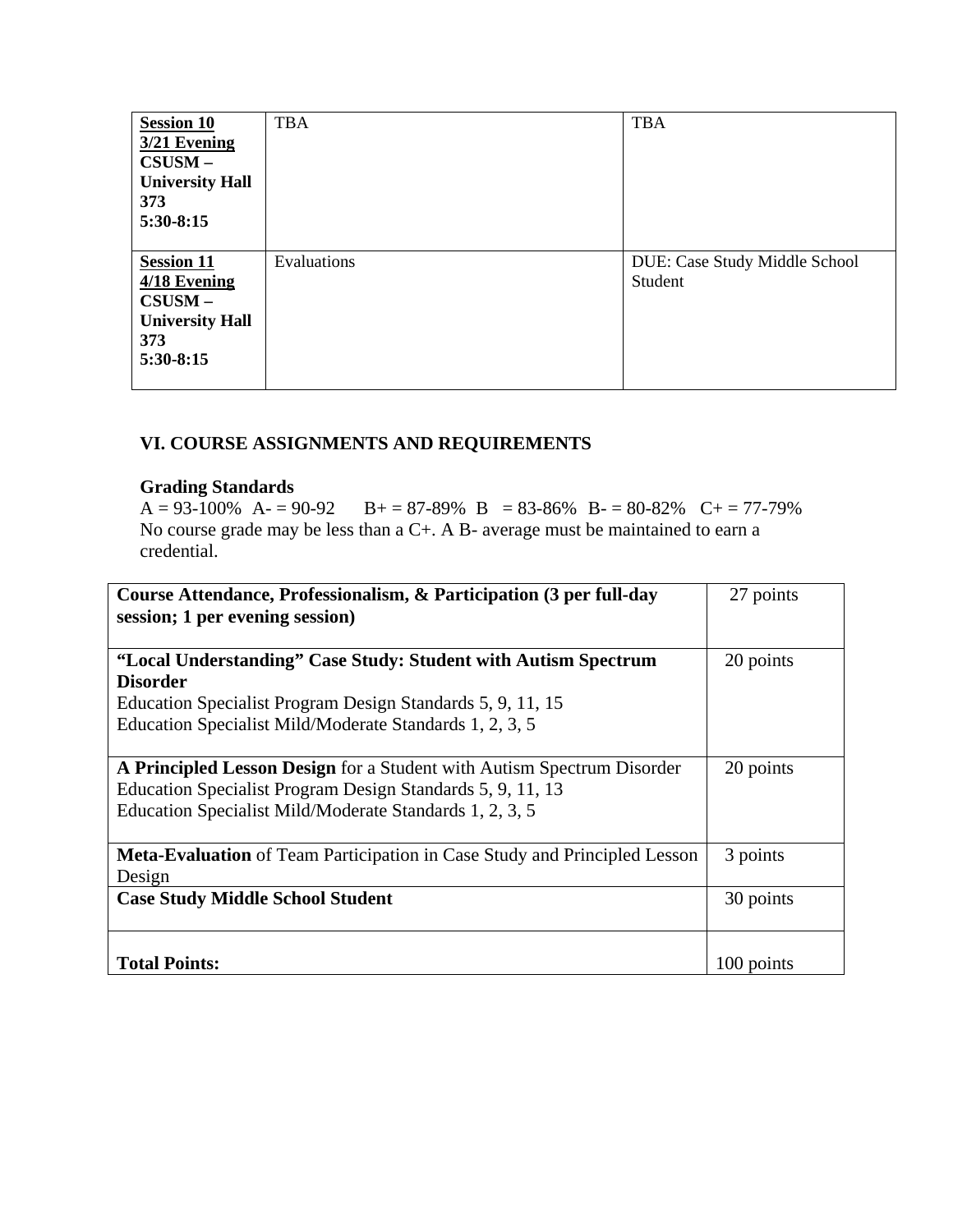# **Assignment Descriptions:**

# **"Local Understanding" Case Study: Student with Autism Spectrum Disorder**  (20 Points)

In order to provide personalized literacy support and instruction to students with Autism Spectrum Disorder we must develop what Kliewer & Biklen (2007) described as "local understanding." Local understanding moves beyond the common dehumanizing, distant, or institutionalized labels, definitions, and expectations historically associated with significant developmental disabilities. Local understanding is a moral endeavor through which the literate potential of all children, with or without disabilities, is recognized (Kliewer, 2008).

In this assignment you and a partner (no more than 2 per group) will develop a "local understanding" case study of one student with Autism Spectrum Disorder. In order to complete this assignment you must spend time observing and interacting (when appropriate) with a student with ASD in a Preschool-12 setting. The observation format provided below will help you focus your observation. Your instructors will assist you in identifying a student with ASD that you can work with. Please note you must have parent permission to observe/interact with the student (see consent letter). You will be given a full class day to observe this student. Pseudonyms must be used to protect confidentiality. Your case study will be guided by the Kluth & Chandler-Olcott text "A Land We Can Share", specifically Chapters 1, 4,5,6, and 7. Your case study must evidence and integrate understandings from the text in connection with the student with ASD that you are observing. Grading Rubric will be provided in class.

#### *Case Study Components:*

*Part 1. Description of Student (10 points):* This section should describe **both the strengths and areas of need** of the student. Use Chapter 1 of the Kluth & Chandler-Olcott as a guide. Your report should highlight the following areas:

- Description of Current Educational Program/Services
- Strengths, Talents, Interests, and Passions
- Learning Characteristics
- Communication Characteristics
- Social Characteristics
- Sensory Characteristics
- Movement Characteristics
- Behavioral Characteristics
- Other Important Information

*Part 2. Literacy Assessment Procedures (10 points):* This section should describe the types of **assessment procedures** used in this case study (see grid below). For this assignment you will most likely rely on informal literacy assessments: observation, interviews, anecdotal notes, and analysis of student work samples, etc. Although not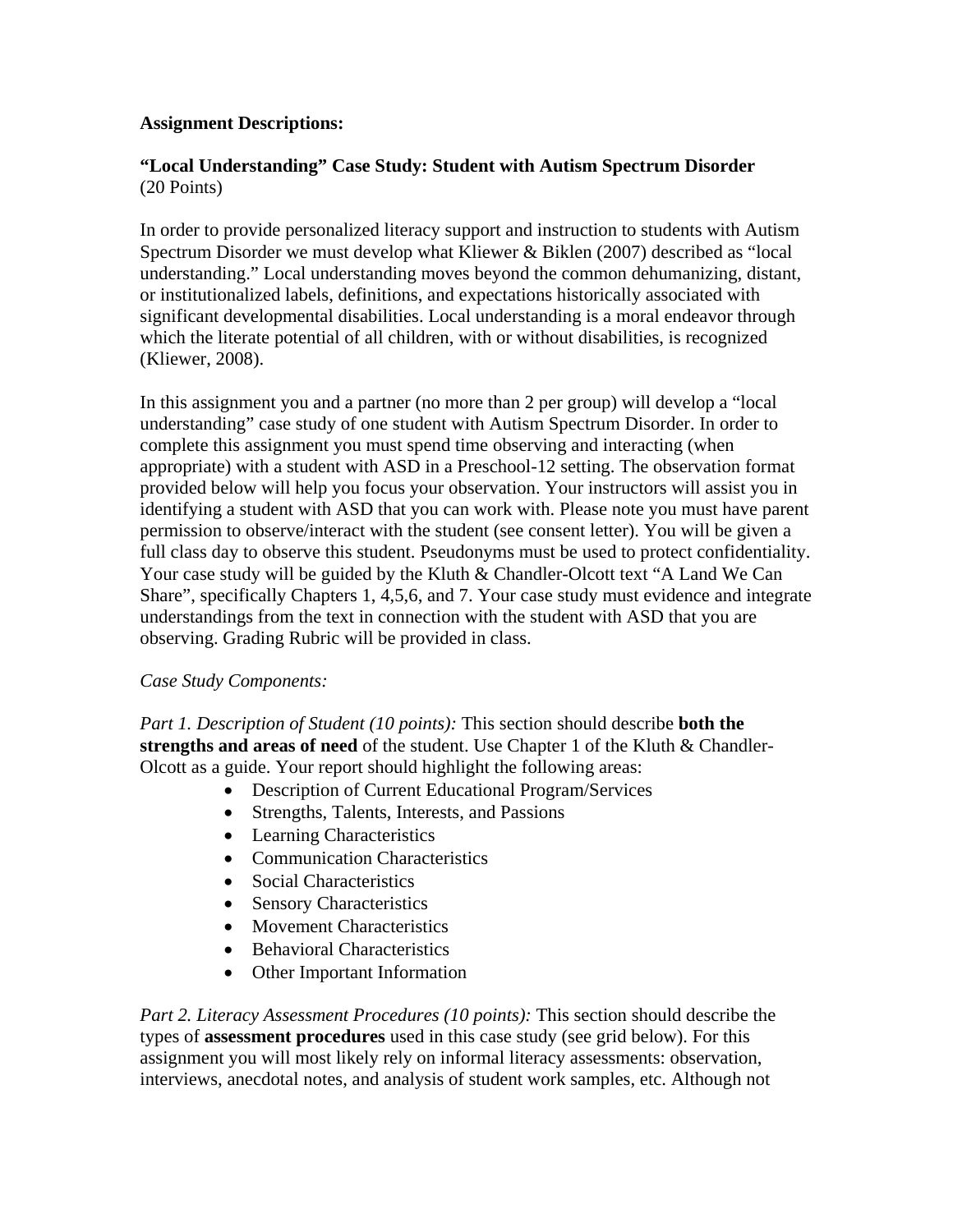required, formal assessments may be available to you as well. List assessments used to determine the areas of strength and needs of the student (see grid below). Describe, summarize, and reflect on this **student's literacy strengths and challenges** in the area of Reading and Writing. Use Chapters 4,5, and 6 as guides. If you are working with a student with more significant needs, use Chapter 7 as your guide. In addition, **describe the literacy opportunities** that are available to this student throughout their day. **Identify additional activities and strategies** that might benefit this student.

Literacy Assessment Grid

| Date | Type of<br>Informal/Formal<br>Assessment | Literacy<br><b>Strengths</b> | Literacy<br><b>Needs</b> | Emerging<br>Patterns |
|------|------------------------------------------|------------------------------|--------------------------|----------------------|
|      |                                          |                              |                          |                      |
|      |                                          |                              |                          |                      |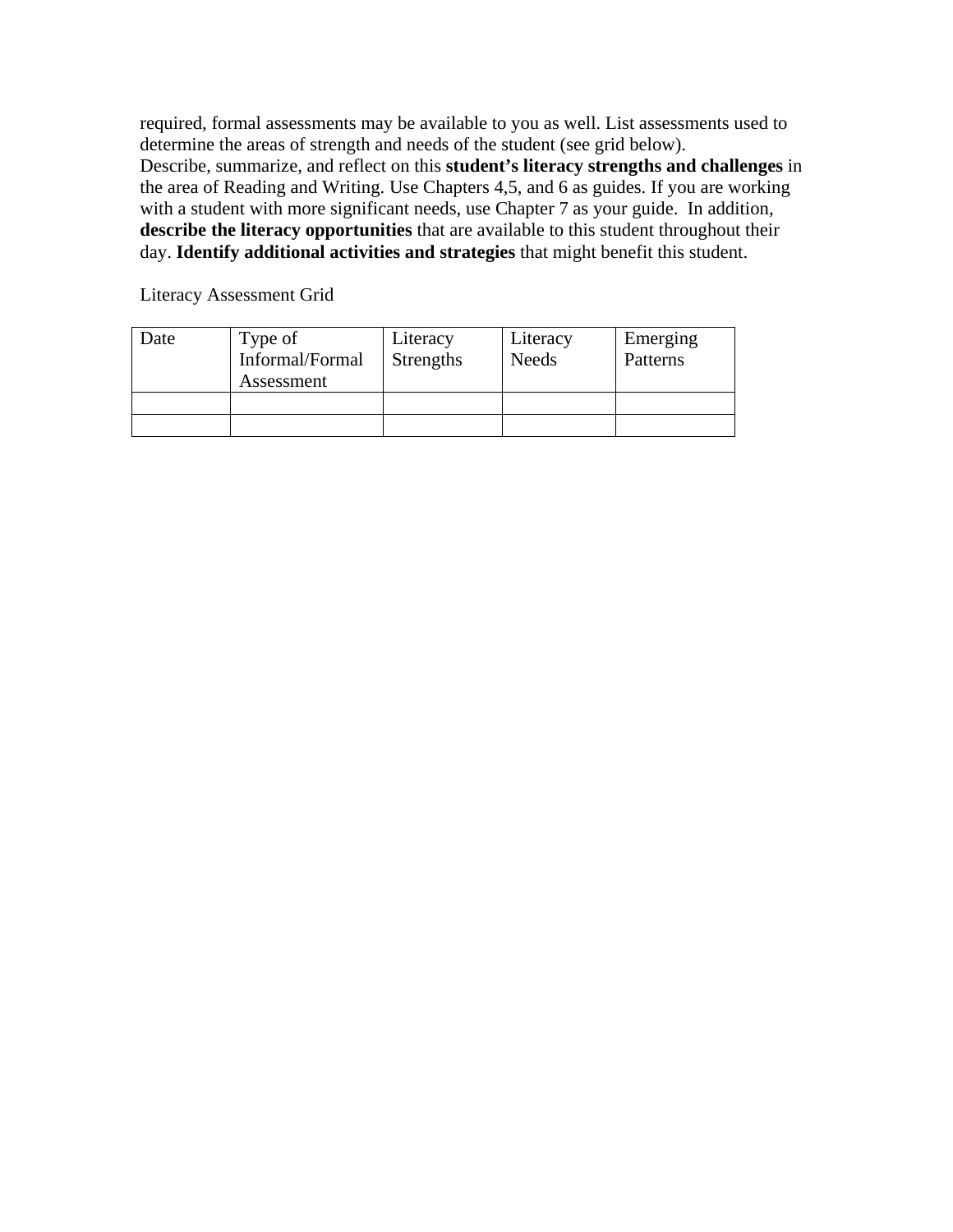Observation Tool:

| Description of Current Educational Program/Services – <i>Include basic description – age</i> , |
|------------------------------------------------------------------------------------------------|
| grade, etc. Describe their typical day, additional supports and services they receive,         |
| amount of time in inclusive environments, etc.                                                 |

Strengths, Talents, Interests, and Passions – *Start with the positive – what do they love, what are they good at, what are their interests, etc.* 

Learning Characteristics – *How do they best input information, what are their learning strengths, challenges, etc.*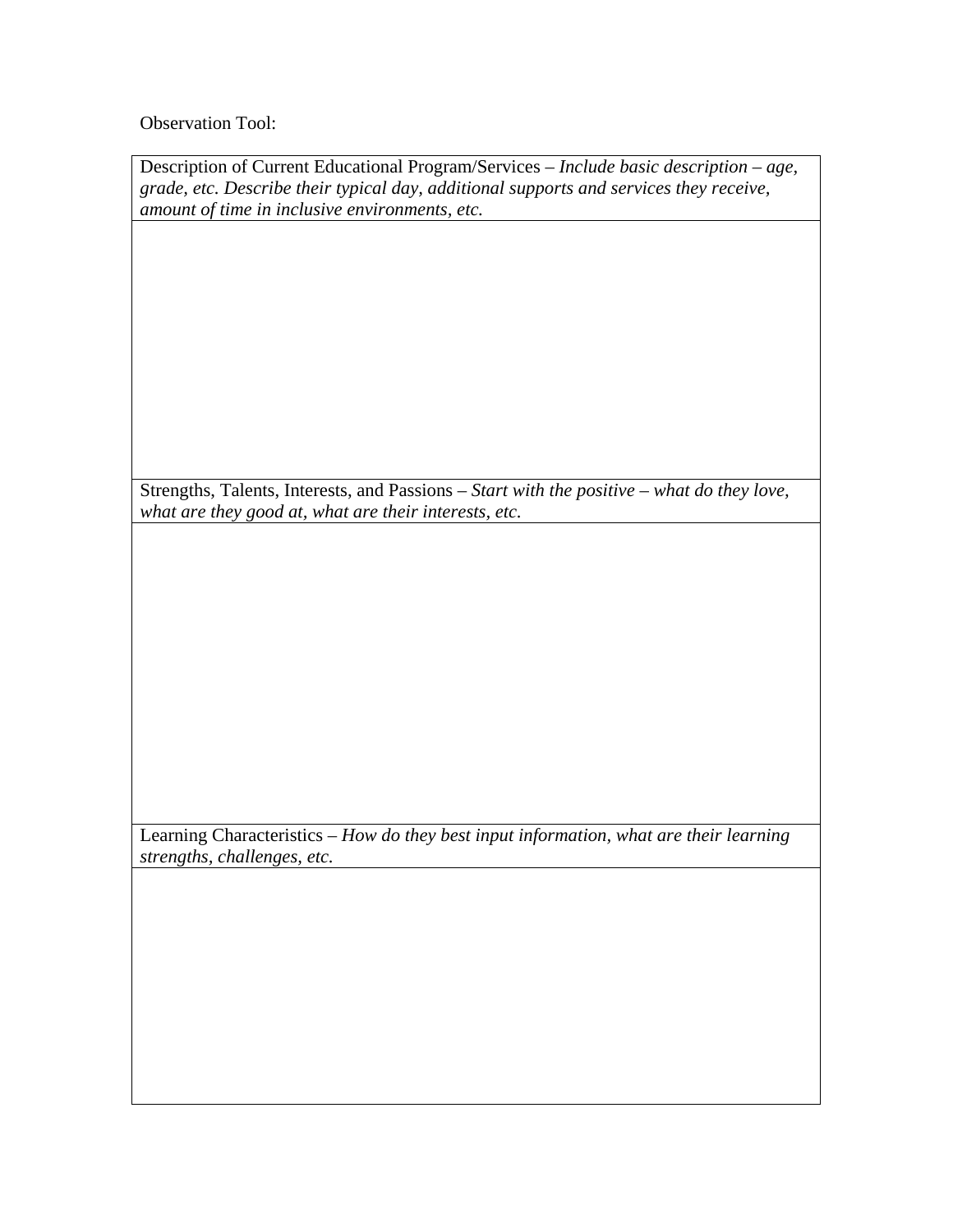Communication Characteristics – *How does this student communicate – with peers, with adults, etc. Strengths, Challenges…* 

Social Characteristics – *How does this student interact with peers, adults, etc.? How does this affect instruction, belonging, etc.? How do peers interact/react to the students?* 

Sensory Characteristics – *How does sensory stimulation affect this student? Do they have particular areas of sensitivity? How does this affect their school day, interactions with others, etc.?*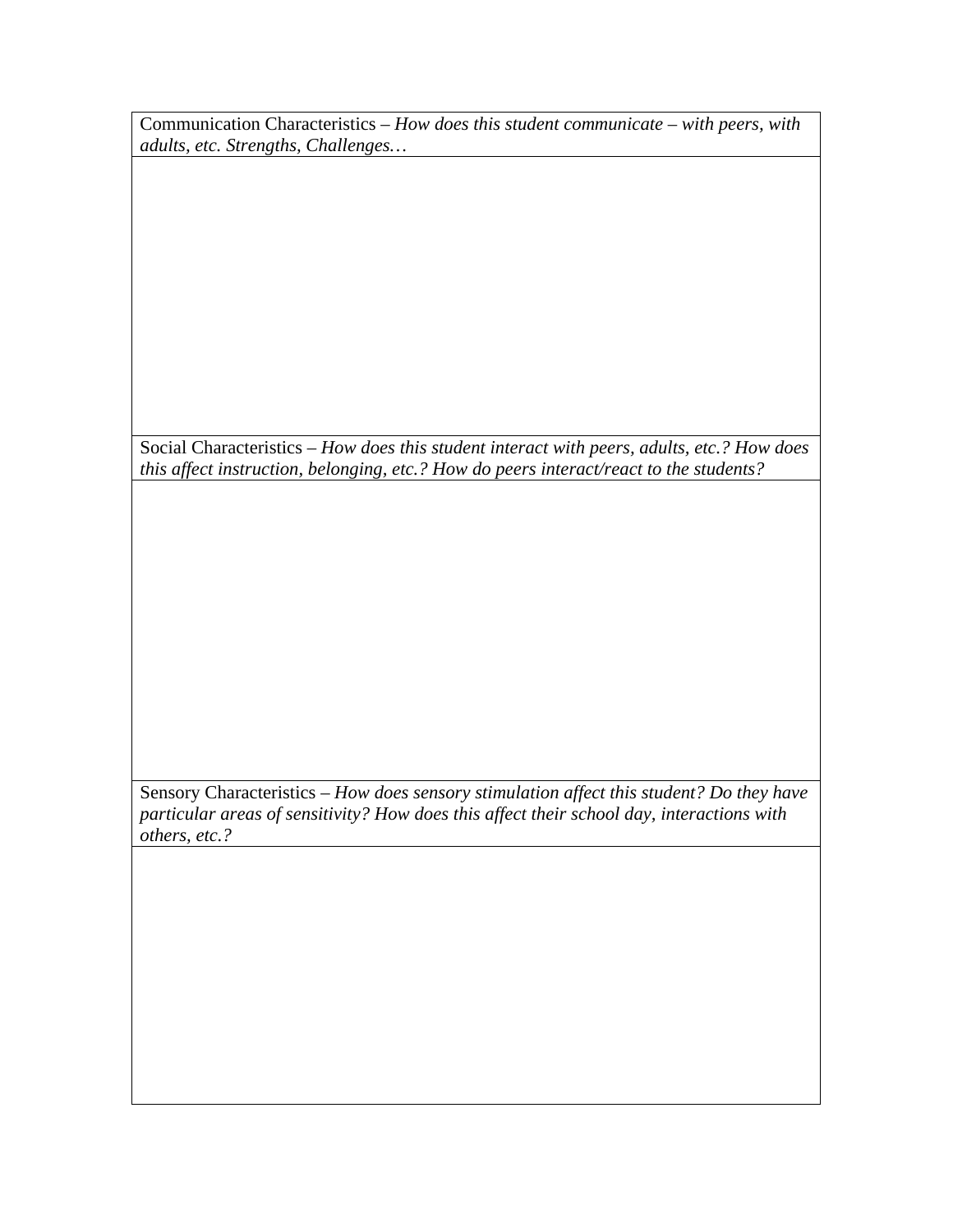| Movement Characteristics - Are there times when they appear to be stuck or have trouble |
|-----------------------------------------------------------------------------------------|
| combining, switching, executing, starting movements, thoughts, and/or actions?          |
|                                                                                         |
|                                                                                         |
|                                                                                         |
|                                                                                         |
|                                                                                         |
|                                                                                         |
|                                                                                         |
|                                                                                         |
|                                                                                         |
|                                                                                         |
| Behavioral Characteristics - What types of behaviors occur that may limit access to     |
| instruction and/or social relationships? What might be the possible functions of these  |
| behaviors?                                                                              |
|                                                                                         |
|                                                                                         |
|                                                                                         |
|                                                                                         |
|                                                                                         |
|                                                                                         |
|                                                                                         |
| Other Important Information                                                             |
|                                                                                         |
|                                                                                         |
|                                                                                         |
|                                                                                         |
|                                                                                         |
|                                                                                         |
|                                                                                         |
|                                                                                         |
|                                                                                         |
|                                                                                         |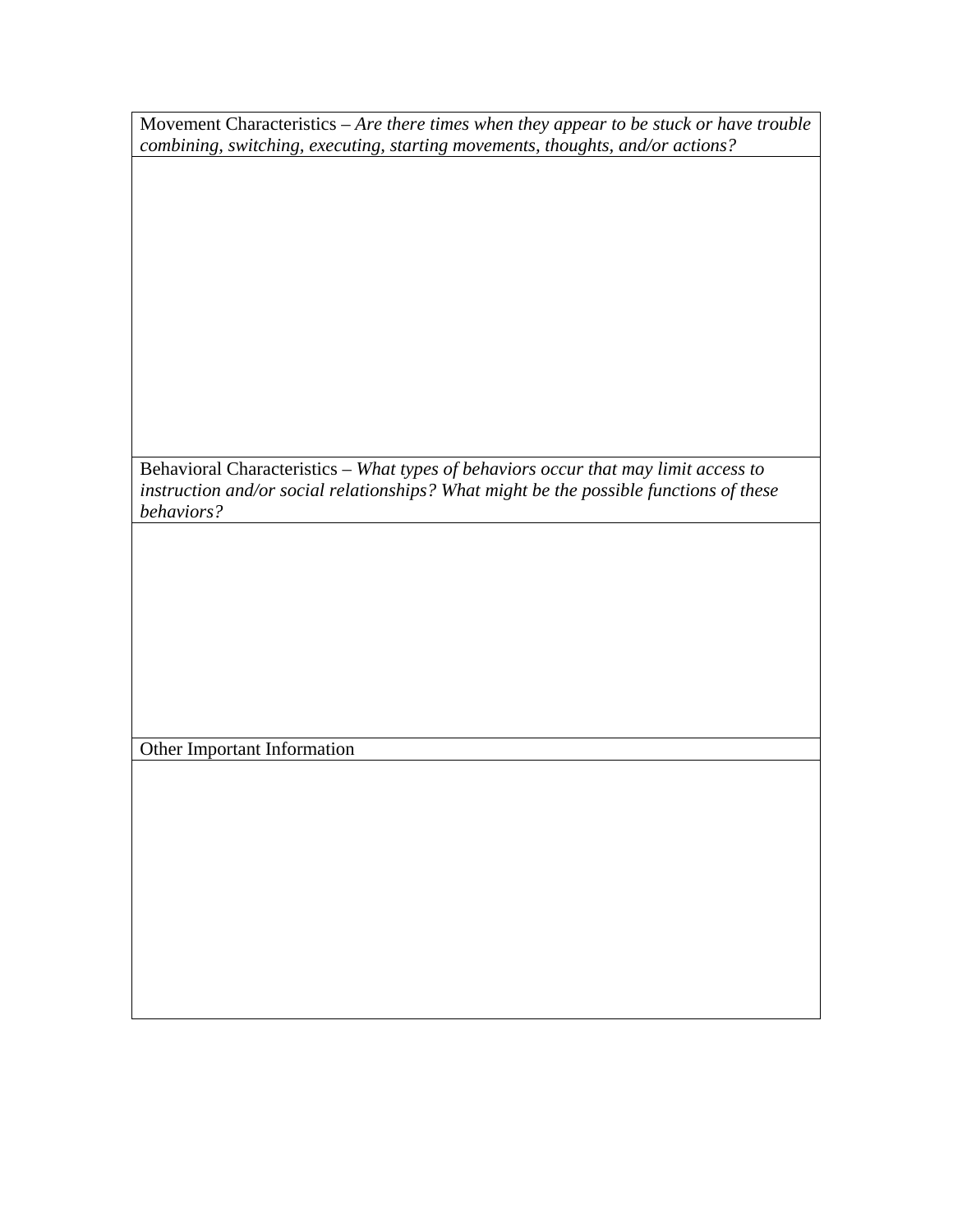# **A Principled Lesson Design for a Student with Autism Spectrum Disorder**  (20 points)

The 7 principles for promoting inclusive literacy practices presented in the Kluth  $\&$ Chandler-Olcott text (Chapter 3) should be should be the foundation for all literacy instruction and support. Using the Kluth & Chandler-Olcott text and the Quiocho & Ulanoff text as guides, you and your partner will develop a lesson plan for your case study student with Autism Spectrum Disorder.

# *Components:*

*Part 1. Lesson Plan (10 points):* Using the lesson plan format given below, create a lesson design and required elements that would be essential to the literacy success of your student with ASD. This part of the lesson plan that focuses on the standards should not be the first focus. The first part of this lesson plan is the assessments used to determine the strengths and areas of need of the student. This is where you refer to Chapter 4 in the Kluth & Chandler-Olcott text as well as the assessment grid you developed with your case study.

# *Lesson Plan Format:*

- **Curriculum Area**(s): (i.e., reading, writing, listening, speaking)
- **Assessment**: List the assessments you have used (use your case study grid) that apply to this lesson and your assessment conclusions (be specific). Once the areas of need have been determined, based on assessments, then you develop the learning objectives for your student and locate the standards after you have done the assessments.
- **Title of Lesson**
- **California Reading/Language Arts Content Standard(s) Addressed** (incorporate CAPA standards with students with Moderate/Severe ASD)
- **Learning Objectives** based upon Reading/Language Arts Standards. Describe learning/cognitive objectives for the lesson and language objectives. What academic (content) language will you target for your students to insure that they learn the language of the concept being taught?
- **Rationale for Instructional Strategies:** Explain why you have selected the instructional plan you plan to implement. Refer to your assessment data from your case study to provide a rationale for this lesson, using the identified strengths of the student to address the identified need.
- **Anticipatory Set:** How will you focus/motivate the study to begin this lesson.
- **Teach to the Objective:** How will you model step by step? What does it look like? What does it sound like? Be specific. If someone came into your class as a substitute, that person could differentiate for your student by following your plans. Be sure that you are checking for comprehension to insure that the student is able to track what you are saying and can respond to questions.
- **Guided Practice:** This is where you work WITH the student, providing multiple examples to insure that the student understands the objective you are teaching. You are also engaging in progress monitoring. Provide positive feedback so the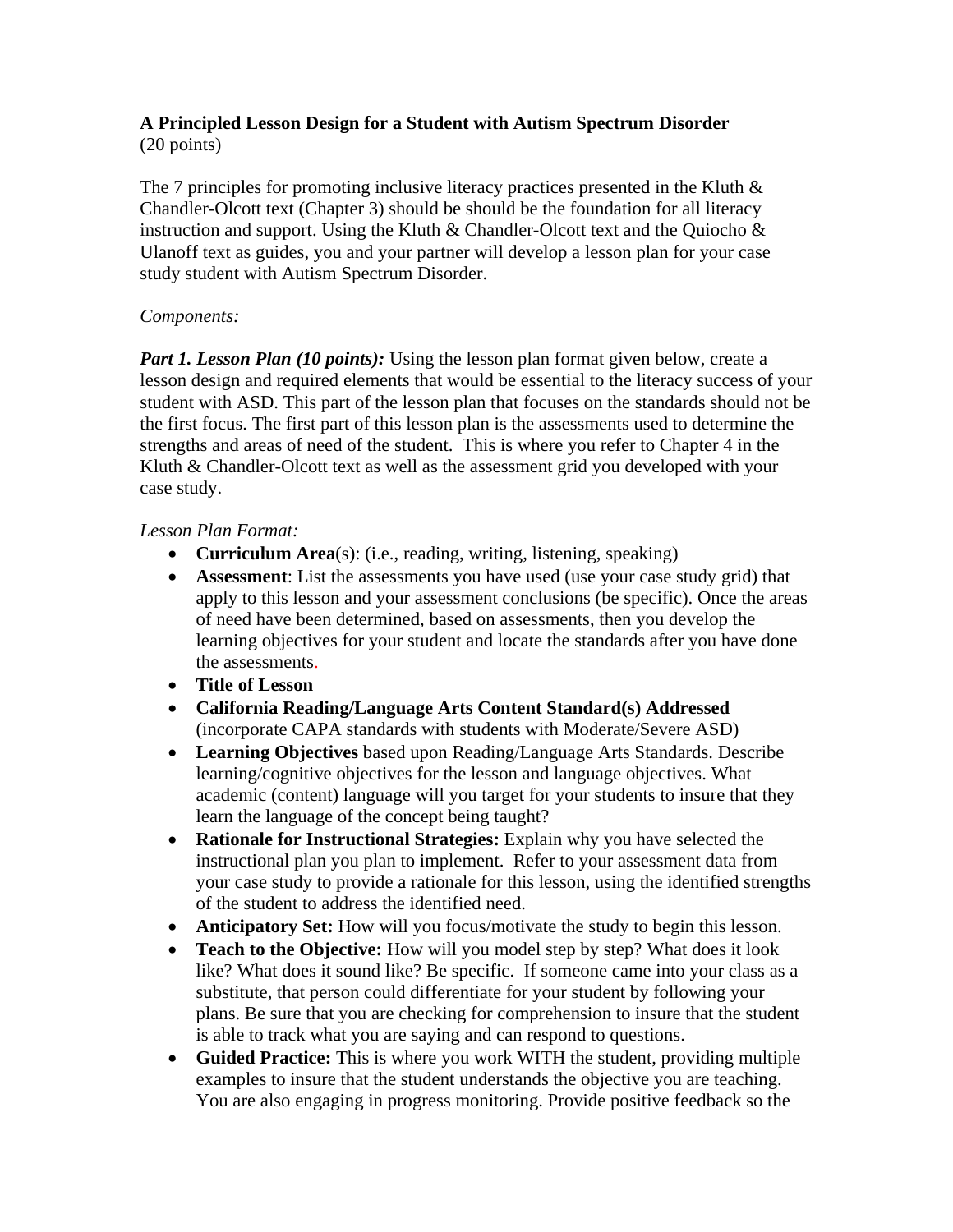student knows what he is doing "right," and provide corrective feedback and more examples when appropriate to support student comprehension of the concept.

• **Independent Practice and Generalization:** What task is the student going to do on his own (preferably) or if appropriate, with a partner who has received the same instruction to demonstrate understanding and to prepare them for generalization of the concept taught? Observe, take notes, to assess and determine the types of support the student might require in order to generalize the concept he or she has learned*.* 

*Part 2. Reflection on 7 Principles For Promoting Inclusive Literacy Practices (10 points*): Reflective statement on each of the 7 principles for promoting inclusive literacy practices (Kluth & Chandler-Olcott, Ch. 3) and how they will be addressed in your lesson. Reflection must address an understanding of the text and its connect to your lesson and case study student

- Maintain high expectations.
- Provide models of literate behavior.
- Elicit students' perspectives.
- Promote diversity as a positive resource.
- Adopt "elastic" instructional approaches.
- Use flexible grouping strategies.
- Differentiate instruction.

**Meta Evaluation (2 points):** Each team member will complete their own metaevaluation of their own and teammates participation in the Case Study and Principled Lesson Design. These evaluations will be taken into consideration during grading. Metaevaluation forms can be found in Moodle.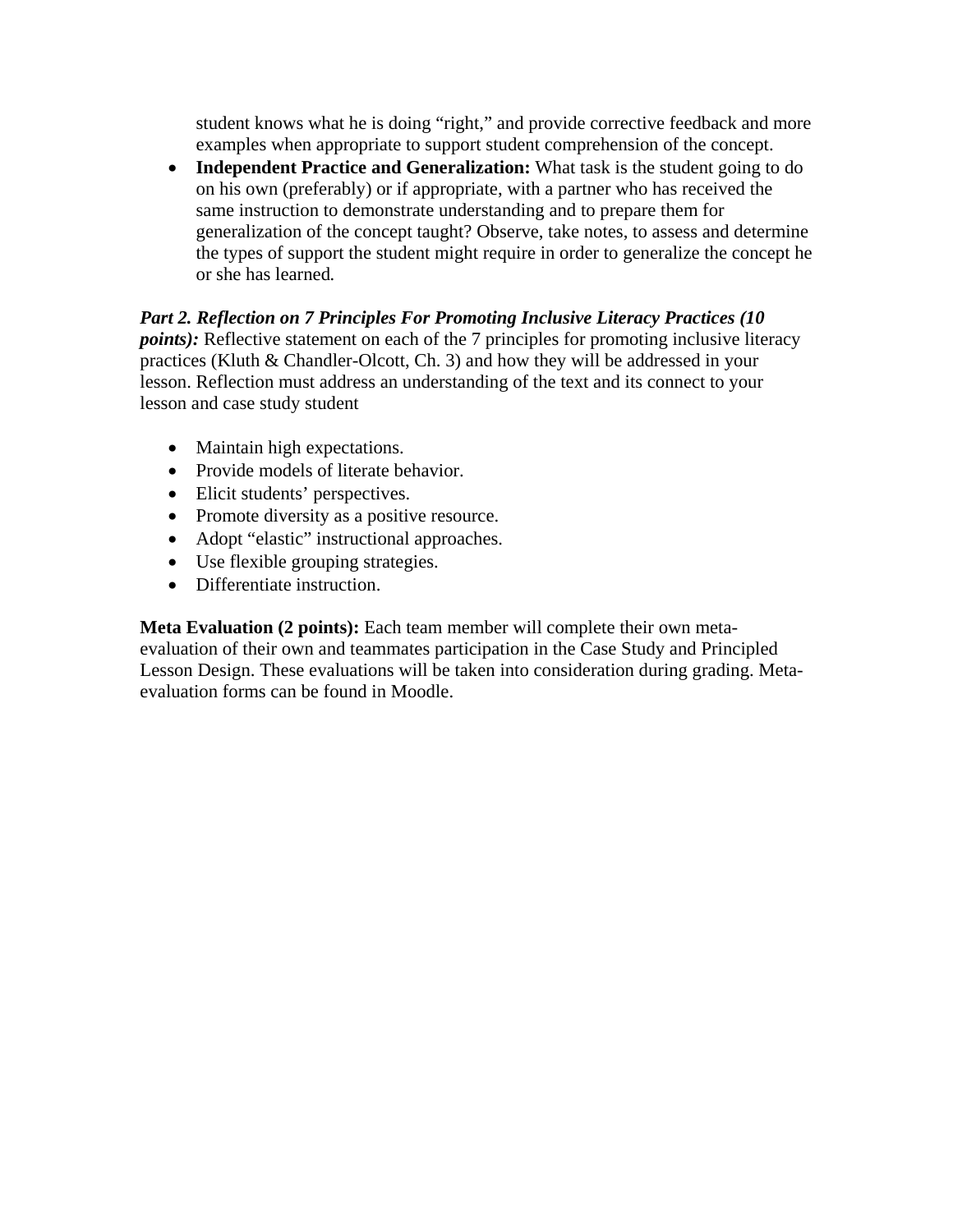# **Case Study for a Middle School Student (30 points):**

Subject: A middle school students; an English Learner. The student can be in the sixth,  $7<sup>th</sup>$  or  $8<sup>th</sup>$  grade.

Criteria for selection: recommended by parent or teacher

Areas to be assessed: Reading (Narrative text, expository text, and, oral language sample writing)

Materials to be used: John's Basic Reading Inventory or another IRI, for example, one used at the school. Check with Dr. Quiocho on the alternative assessments first.

Types of assessments:

- Word Lists
- Grade Reading Passages
- Retelling
- Comprehension Questions
- Anecdotal notes

Format for the Case Study:

- 1. Biographical sketch of the student
- 2. Lists of assessments selected and the purpose for the assessments, that is, what do you expect to learn from the assessments you used with this student?
- 3. Conditions of the testing where the testing took place, how long the assessments took, how many time you had to see the student to complete the assessments and for how long?
- 4. The assessment analysis grid in which you list:
	- The assessment tools.
	- What you have learned about the students from each assessment tool and where the evidence can be found in the assessment tool.
	- Identify the student's areas of strength as determined in the assessments.
	- Identify the areas of need
- 5. Categorize your information, that is, note where the strengths occur across assessments and where the areas of need occur across the assessments. Note the frequency of occurrence of the areas of need to help you prioritize which lesson you should first develop for the student.

*Lesson Plan:* The lesson plan then emerges from this process of data gathering. This is your entry level assessment. The plan you develop should follow the principled lesson plan as outlined in the syllabus. The format of your lesson must have your anticipatory set or why you are engaging the student in this lesson and how you plan to get the student's attention for the lesson. There must be modeling (I Do) and checking for comprehension during the modeling. There must be guided practice (We Do) where you and the student work together to insure that you are providing sufficient examples for the